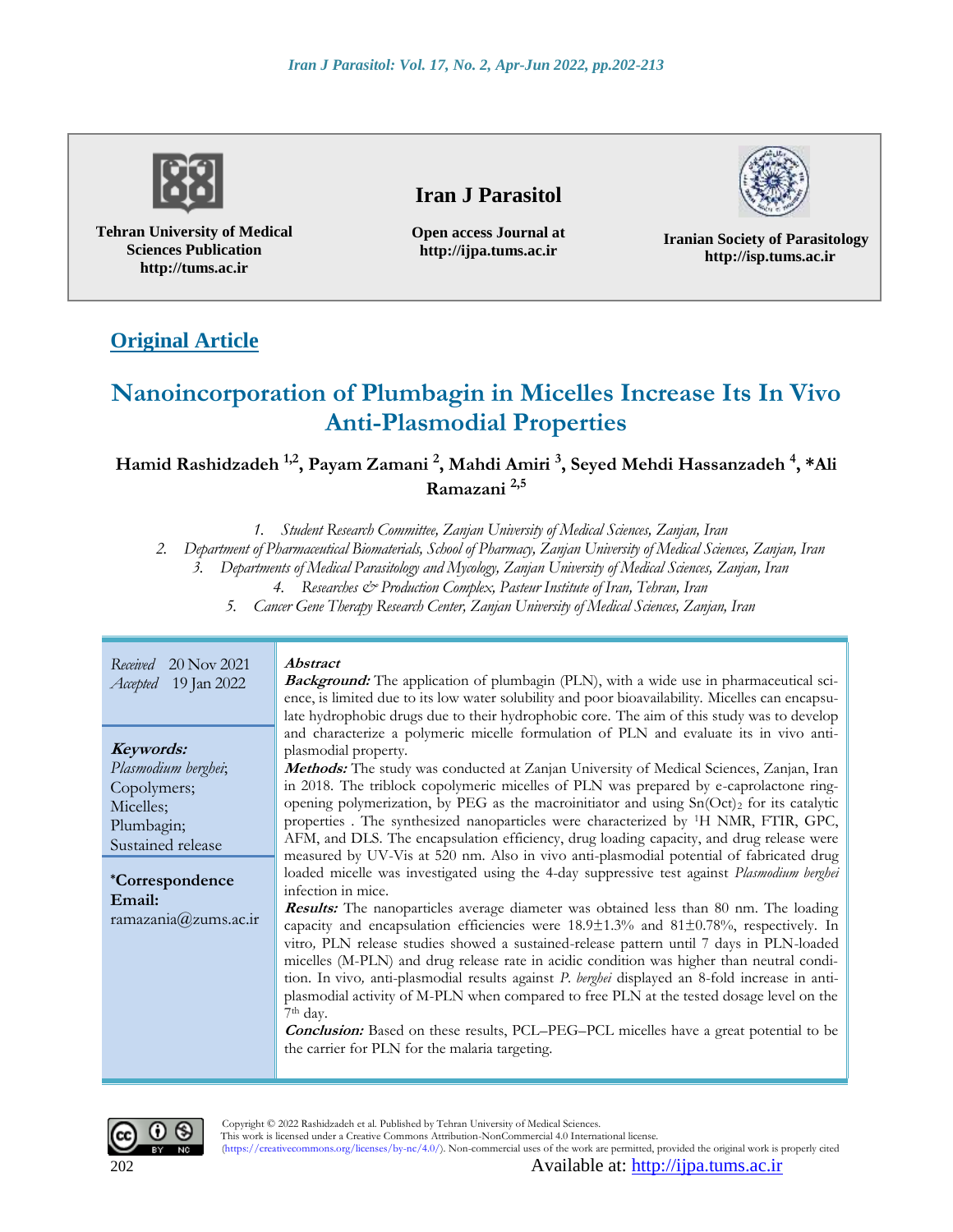# **Introduction**

alaria is one of the lifethreatening infectious diseases which still acts as the main cause of mortality and morbidity in tropical and subtropical regions of the world and the malaria-related death has increased from 18% in 2017 to 28% in 2018 which resulted in 0.435 million death (1). The malaria reemerging is more vulnerable in the poorest countries that is due to increase resistance to the majority of current antimalarial drugs and vectors to insecticides (2-5). *M*

Natural products play vital roles as important therapeutic substances for the prevention and therapies of chronic and infectious human diseases including cardiovascular disease, leishmaniasis, inflammation, diabetes, cancer, malaria (6) and toxoplasmosis (7). Plumbagin (5-hydroxy-2-methyl-1,4 naphthoquinone) (PLN), a plant-derived medicine, extracted from the roots of Plumbaginaceae plants, exhibit both anticancer and antiplasmodial effects and its activity has been shown by using in vitro and in vivo studies. Furthermore, herbal products may offer relatively cheap and alternative therapy opportunities for malarial human diseases (8, 9).

Simonsen et al. reported the in vitro antimalarial activity against a chloroquine-sensitive clone of *P. falciparum* (3D7) by alcoholic extract of *Plumbago zeylanica*. The IC<sub>50</sub> (concentration that inhibits parasite growth by 50%) of this extract was 17  $\mu$ g/ml (10). The malaria enzyme activity has inhabitation to 50% via PLN at inhibitory concentrations of 5  $\mu$ M (11). Recently, ethanolic extract of *P. indica* Linn have promising antimalarial activity (12).

Pharmacokinetics studies revealed restricted biopharmaceutical criteria such as water insolubility and high lipophilicity (log P 3.04), the oral bioavailability of PLN is only 39% (13). Drug solubility initially affect pharmacokinetics results such as, absorption data like its rate and extent, therapeutic efficacy, and oral bioavailability (14). As the drug introduced into the clinical setting, it becomes essential to develop a formulation that significantly increases the solubility while potentially reducing systemic toxicity. Indeed, a proper formulation could advocate on patient compliance and achieve optimal therapeutic potential (15-18).

The possibility of hydrophobic drugs encapsulation is assured progress to develop the intravenous drug formulation (19). For loading the hydrophobic drugs, the amphiphilic nanoparticles use a hydrophilic shell with hydrophobic core are of tremendous applicants (20). Poly (e-caprolactone)-poly (ethylene glycol) poly (e-caprolactone), tri-block copolymer, are self-assembled nanoparticles: a PEG as a hydrophilic shell with PCL for hydrophobic core (21).

The aim of this study was to determine the preparation of PLN encapsulated PCL–PEG– PCL micelles and investigation of its in vivo anti-plasmodial activity.

# **Materials and Methods**

The study was conducted in Zanjan University of Medical Sciences, Zanjan, Iran in 2018. Chloroquine (CQ) were purchased from Sigma Co. (Germany), PEG (Mn=6000Da) (Aldrich, St. Louis, USA, CAS.9004744), stannous 2-ethyl-hexanoate (Sn(Oct)<sub>2</sub>) (Aldrich, St. Louis, USA, CAS. 301100), ε-caprolactone (97% purity) (Aldrich, USA, CAS. No 502443), PLN (Sigma-Aldrich, USA), ethanol, acetone, and all reagents and chemicals used in this work were analytical grade.

### **Synthesis of PCL-PEG–PCL triblock copolymers**

The PCL-PEG–PCL triblock copolymers were prepared according to our previous study (22).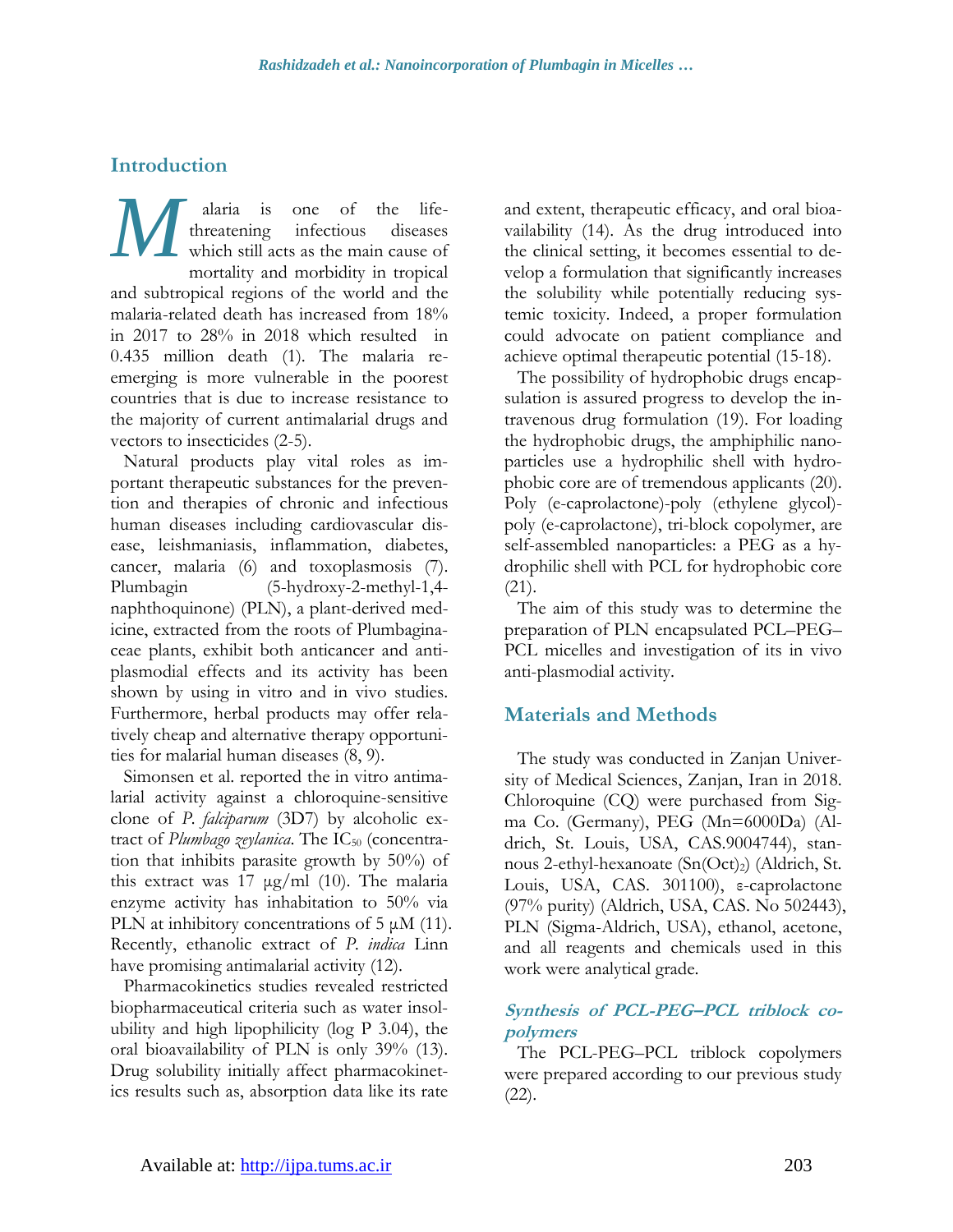### **PCL-PEG–PCL copolymers Characterization**

The triblock copolymer's chemical structure and composition were evaluated by Fourier transform infrared spectroscopy (FTIR) (Bruker, Tensor 27, USA) and proton nuclear magnetic resonance spectroscopy (<sup>1</sup>HNMR) in CDCl<sup>3</sup> at 400 MHz (Bruker, Avance 400, USA). The differential scanning calorimetry (DSC) (Mettler Toledo, model Star SW 9.30, Selangor, Switzerland) was used for thermal analysis. Gel permeation chromatography (GPC) (Knauer, Berlin, Germany) set with a differential refractometric detector and an ultrastyragel column  $(4.6 \times 30 \text{ mm})$  (Waters, Milford, USA, model HR 4E, USA) was used to average molar mass determination and distribution of the copolymers. Tetrahydrofuran (THF), mobile phase, with a flow-rate of 1 mL/min and the injection volume of 50 µL of stock solutions (0.1-0.5 w/v%) were used. In addition, the copolymer was further characterized by relative elution time to polystyrene monodisperse standards in the range of 1.500- 35.500 kDa (Varian Palo Alto, CA, USA).

#### **PLN-loaded micelles Preparation**

For synthesizing the desired micelles, nanoprecipitation method was applied. Briefly, 20 mg PCL-PEG–PCL copolymer and 6 mg PLN were dissolved in 2 mL acetone. The solution containing copolymer, drug, and organic solvent were injected drop-wise through a syringe (G=22) into 25 mL distilled water under stirring at 25°C. The micelles formation will be completed by the disappearance of the organic solvent. The unloaded PLN will be removed by acetone eliminating with rotary vacuum evaporation at 35°C and the filtration of resultant aqueous solution throughout a 0.45 µm filter membrane. Micelles were centrifuged (20000 g) for 20 min and final powder form produced by freeze-dried at 14 Pa and - 78 0C (EYELA, 2100, Tokyo, Japan) for residual solvent elimination.

#### **Micelles Characterization Particle morphology**

Morphology of developed micelles were assessed by Atomic force microscopy (AFM) (JPK, Berlin, Germany, model Nano Wizard).

#### **Measuring Particle size**

Dynamic light scattering (DLS) with nano/zetasizer was used for micelle mean particle size and particle size distribution study (Malvern Instruments, Worcestershire, UK, model Nano ZS).

#### **Micelles Stability**

Physical stability studies of the micelles, the size distribution of the nano-dispersion was monitored in PBS (pH 7) solution at time periods of 0, 7, 28, 56, 140, 112 and 168 days after preparation, while the samples were kept at 37 °C.

### **Loading efficiency Determination**

Micelles drug entrapped evaluation were carried out by determining the drug loading capacity (LC) and drug encapsulation efficiency. Loading capacity (LC) was calculated as:

$$
\% LC = \frac{\text{Wdrug}}{\text{Wmicelles}} \times 100
$$

 $\%$ LC, indicative of the loading capacity, W<sub>mi-</sub> celles and Wdrug represent the amount of micelle weight and drug entrapped into the micelle, respectively. The concentration of entrapped the measurement of PLN into the micelles was carried out by UV-Vis Spectrometer at 420 nm (Thermo Fisher Scientific, *USA*, Madison, model GENESYS™ 10S).

Micelle Encapsulation efficiency (EE) was determined as:

$$
EE\% = \frac{\text{(weight drug in micelles)}}{\text{weight of initial drug}} \times 100
$$
\n[2]

#### **FTIR analysis**

Any possible drug-copolymer interactions were studied by the FTIR analysis, the mi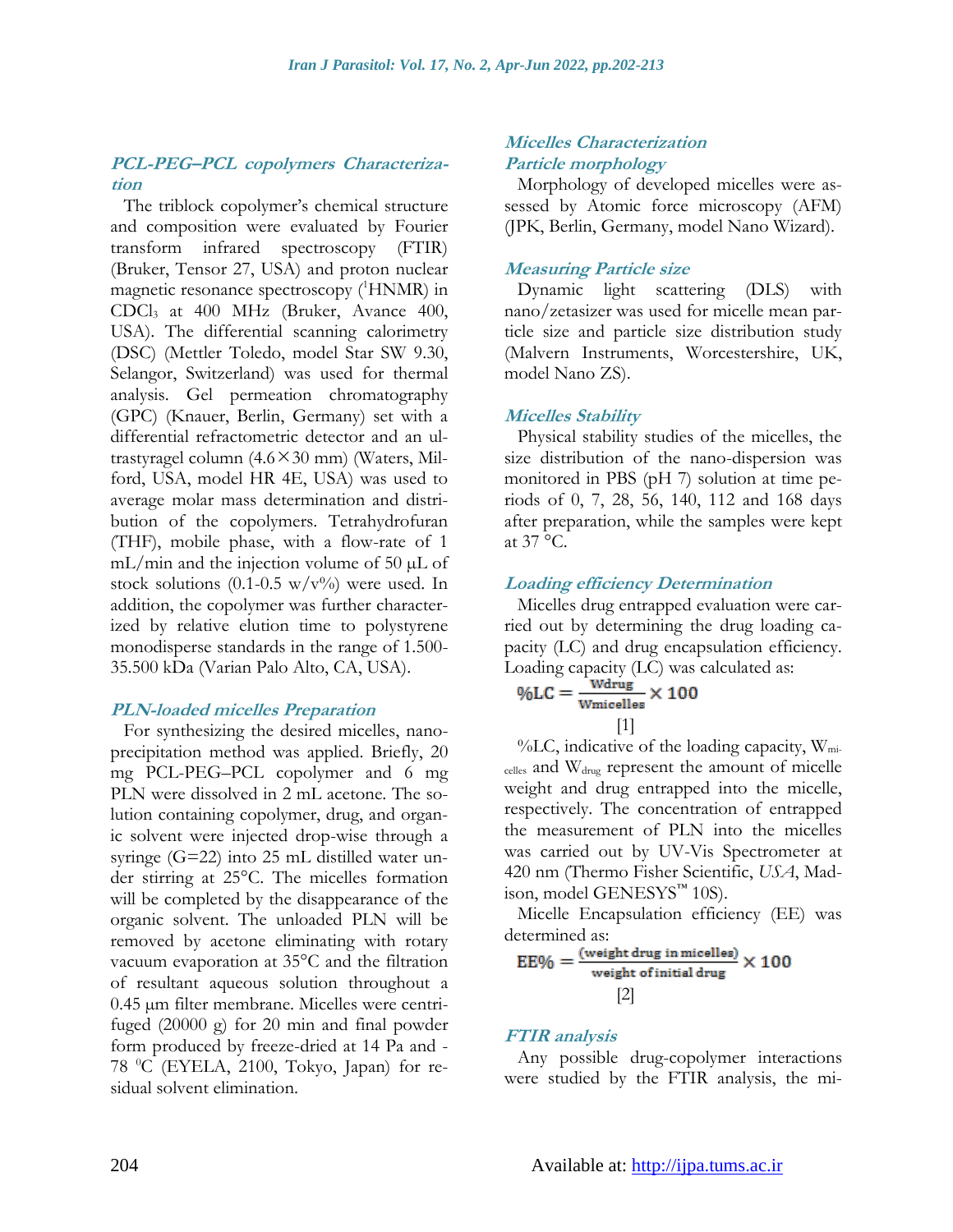celles spectrum were compared with pure drug and polymers.

#### **Thermal analysis**

DSC analysis applied to understand the relationship of drug and copolymer and any interactions between drug and copolymer. The analysis performed on free PLN, triblock copolymer and M-PLN. The heating rate was 10 °C min<sup>−</sup><sup>1</sup> and data were recorded from 0 to  $200 \text{ °C}$ .

#### **In vitro drug release study**

Dialysis bag method was applied in order to study the PLN release from the micelles. Briefly, 5 mg freeze-dried M-PLN were dispersed in phosphate-buffered saline (PBS) (2 mL) containing  $5\%$  (v/v) tween 80 as a donor medium and micelles were suspended in dialysis bag (Mw 12 kDa) and incubated at 37 °C with a gentle shaking of 200 rpm and immersed in 15 mL PBS as a receptor medium. At a specified time intervals, 1 mL sampling is carried out in the receptor medium and simultaneously replaced by 1 mL fresh PBS to maintain the sink condition. The concentration of released PLN in the receptor medium was evaluated with UV-Vis at 520 nm. Release studies were performed in triplicate. Averaged obtained data were used to calculate the amount of free PLN. The cumulative amount of PLN released was plotted versus time (during 168 hours).

### **In vivo anti-plasmodial assay**

In vivo anti-plasmodial activity of M-PLN was evaluated using the 4-day suppressive test against *P. berghei* infection in mice (2, 21). The *P. berghei* ANKA strain was kindly provided by Pasteur Institute of Iran. In the current study 25 female Swiss albino mice, weighing 20–25 g, were categorized into five groups (untreated or control, M-PLN, bared micelles, CQ and PLN). The dosage used for CQ, PLN, M-PLN and free micelles was 5, 20, 105.82 (containing 20 mg PLN) and 86.92 mg/kg, respectively.

On the first day of the experiment, each mice in every group received 1×10<sup>6</sup> *P. berghei* (ANKA) infected red blood cells (RBCs) by intraperitoneal injection. Groups of five mice were dosed daily by intraperitoneal injection for 4 successive days and a blood smear was taken on day fifth and seventh of the test. Following staining of smears with Giemsa stain, the suppression of parasitemia and percent of growth were determined for each treatment group by comparison the parasitemia (by enumeration of 3000 RBCs) present in infected controls with those in test animals. Chloroquine (CQ) as a positive control and carrier solvent as the negative control were used.

This project was conducted in accordance with the approval of the Institutional Animal Ethical Committee of Zanjan University of Medical Sciences (Ethical code: ZUMS.REC.1394.3271).

# **Results**

### **PCL-PEG–PCL copolymer Synthesis and characterization**

The composition and structure of the synthesized polymeric carrier was assigned by <sup>1</sup>H NMR spectroscopy in  $CDCl<sub>3</sub>$  as solvent. In HNMR spectrum of copolymers, the observation of chemical shifts at 1.61 ppm, 1.72 ppm, 2.43 ppm, and 4.11 ppm were allocated to the methylene's (CH2) of PCL. As well as, the chemical shift of methylene protons which present in methylene  $(CH<sub>2</sub>)$  groups of PEG was also observed at 3.84 ppm. The Characteristics of the synthesized triblock copolymers are reported in Table 1. In the FTIR spectrum of synthesized copolymers, the observation of sharp and intense bands at 1111.81 cm<sup>-1</sup> and 1725.26 cm<sup>-1</sup> can be assigned to the presence of ether (C–O) and carboxylic ester (C=O) groups, respectively; thereby indicating that PCL-PEG–PCL is synthesized. Moreover, GPC results revealed that the weight-based average molar mass of PCL-PEG–PCL triblock copolymer was 16432 Da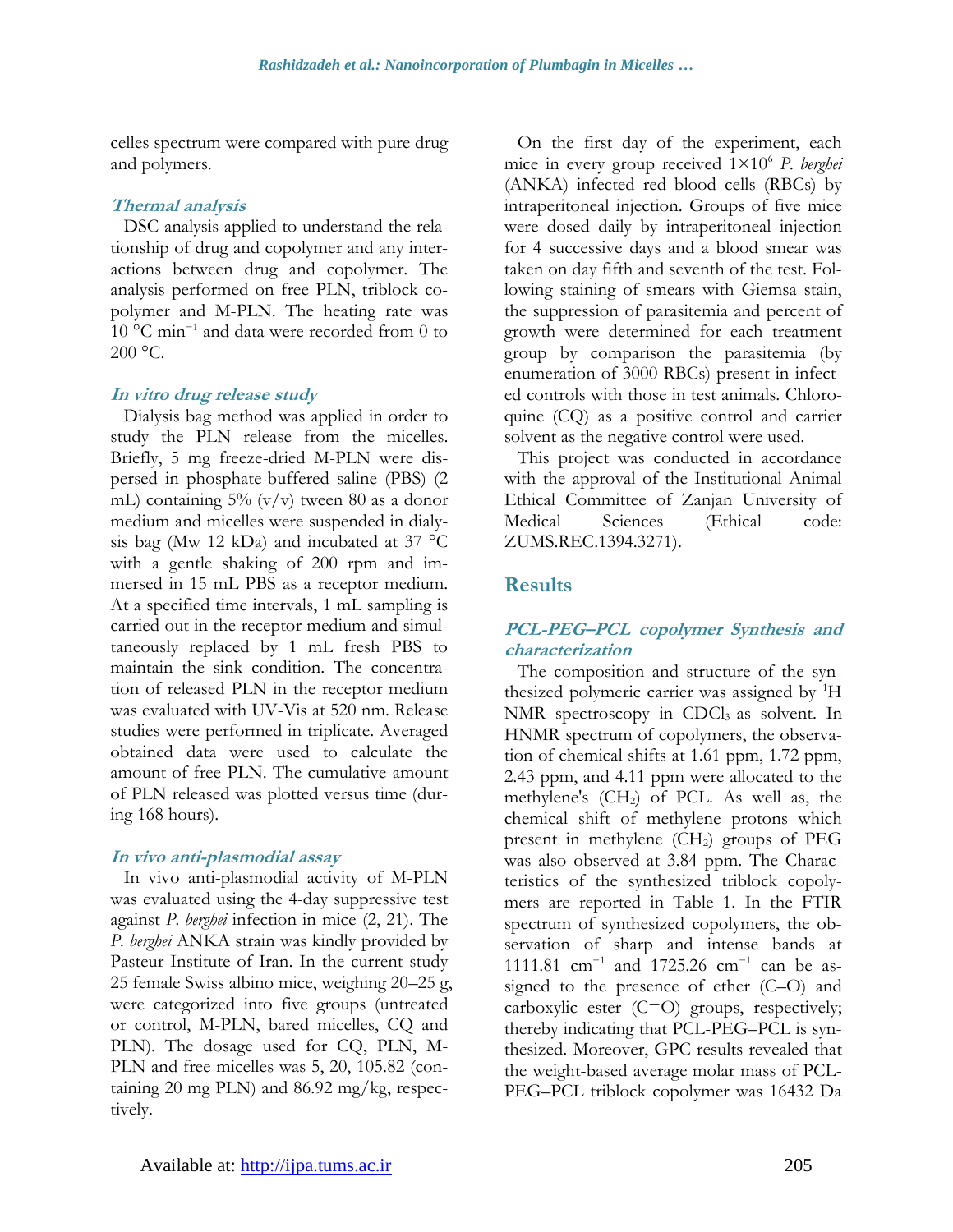which is shown in Table 1. The presence of the endothermic peak at 51.32 ºC in the DSC thermogram of PCL-PEG–PCL indicates that

the peaks of PEG and PCL are merged together.

**Table 1:** Molecular characterics of the synthesized copolymers

| Copolymer                                                                         | $\boldsymbol{PEG}$<br>$M_{W}(g/mol)$ | $CL$ /<br>EG<br>feed | $M_n(Da)$ <sup>a</sup> | $\bm{M}_{\mathrm{w}}$<br>$(Da)^a$ | $PdI^b$ | 1 m<br>$\ell^o C$ ) c | DP<br><b>PEG</b> | $\textit{DPd}_{\textit{PCL}}$ |
|-----------------------------------------------------------------------------------|--------------------------------------|----------------------|------------------------|-----------------------------------|---------|-----------------------|------------------|-------------------------------|
| PCL-PEG-PCL                                                                       | 6000                                 |                      | 14927                  | 16432                             | .10     | 51.32                 | 136.36           | 91.39                         |
| a: Determined by CPC analysis using parrow molecular weight polystyrene standards |                                      |                      |                        |                                   |         |                       |                  |                               |

a: Determined by GPC analysis using narrow molecular weight polystyrene standards. b:  $M_w/M_n =$  Dispersity index of the polymers (PdI) determined by GPC analysis

c: Calculated from the first run of DSC as half of the extrapolated tangents

d: DP: degree of polymerization

#### **Copolymeric micelles: Preparation and characterization**

The confirmation for micelles formation was carried out by AFM. The prepared micelles exhibited a spherical morphology with a homogeneous dispersion and their size were approximately 63 nm (Fig. 1). Also, the particle size and particle size distribution of micelles were determined by dynamic light scattering technique (DLS), with values of 78 and 0.23 respectively (Fig. 2). Moreover, the zeta potential of the prepared micelle was -5.37 mV which is shown in Fig. 2. The drug loading and entrapment efficiencies of prepared micelle were determined, with values of 18.9±1.3% and 81±0.78%, respectively.



**Fig. 1:** AFM image of PLN loaded spherical core shell PCL-PEG–PCL micelles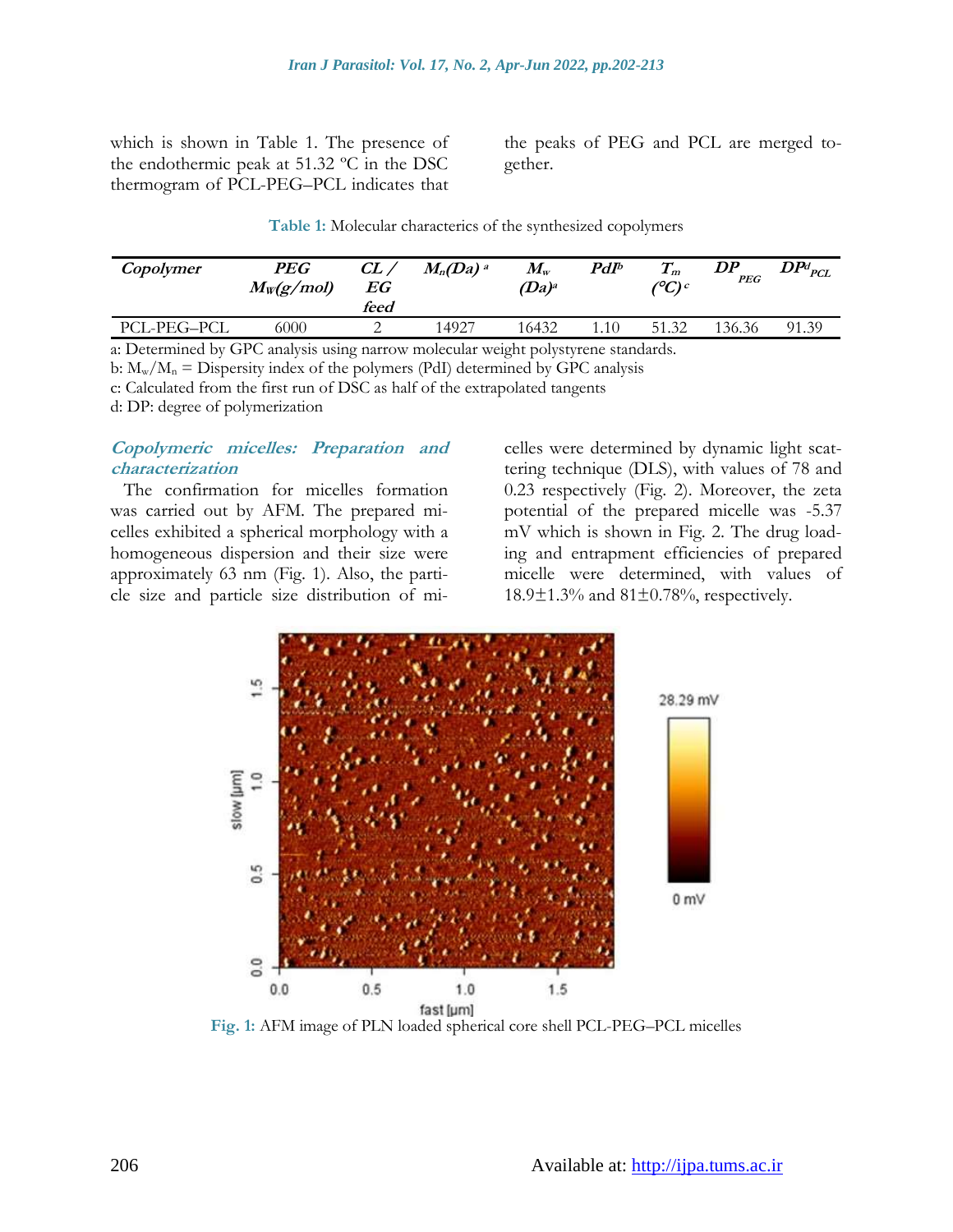

**Fig. 2:** Particle size distribution and ζ-potential of PLN loaded PCL-PEG–PCL micelles: (A) particle size distribution of PLN loaded PCL-PEG–PCL micelles, (B) ζ-potential

#### **Physical stability of micelles**

The stability of M-PLN has been tested during the study period of 168 days. The change in particle size of M-PLN in relation to incubation time is illustrated in Fig. 3. The average size of M-PLNs was increased slightly. However, this observation could not be considered as an aggregation since the aggregation usually leads to increases to several folds.



**Fig. 3:** Physical stability of PLN loaded PCL-PEG–PCL micelles by monitoring the size distribution in 168 days

#### **FTIR analysis**

The possibility of drug-copolymer interaction as well as, confirmation on micelles drug loading, was evaluated by comparison of the FTIR spectra (Fig. 4). The intense bands at 3459  $cm<sup>-1</sup>$  are related to the O-H stretching,

also peaks observed at  $1652 \text{ cm}^{-1}$  is assigned to the C=C stretching and the peaks observed in the area of  $853.33$  cm<sup>-1</sup> related to the C-H stretching aromatic ring of PLN. The FTIR spectra of the synthesized PCL-PEG–PCL was shown in Fig.4.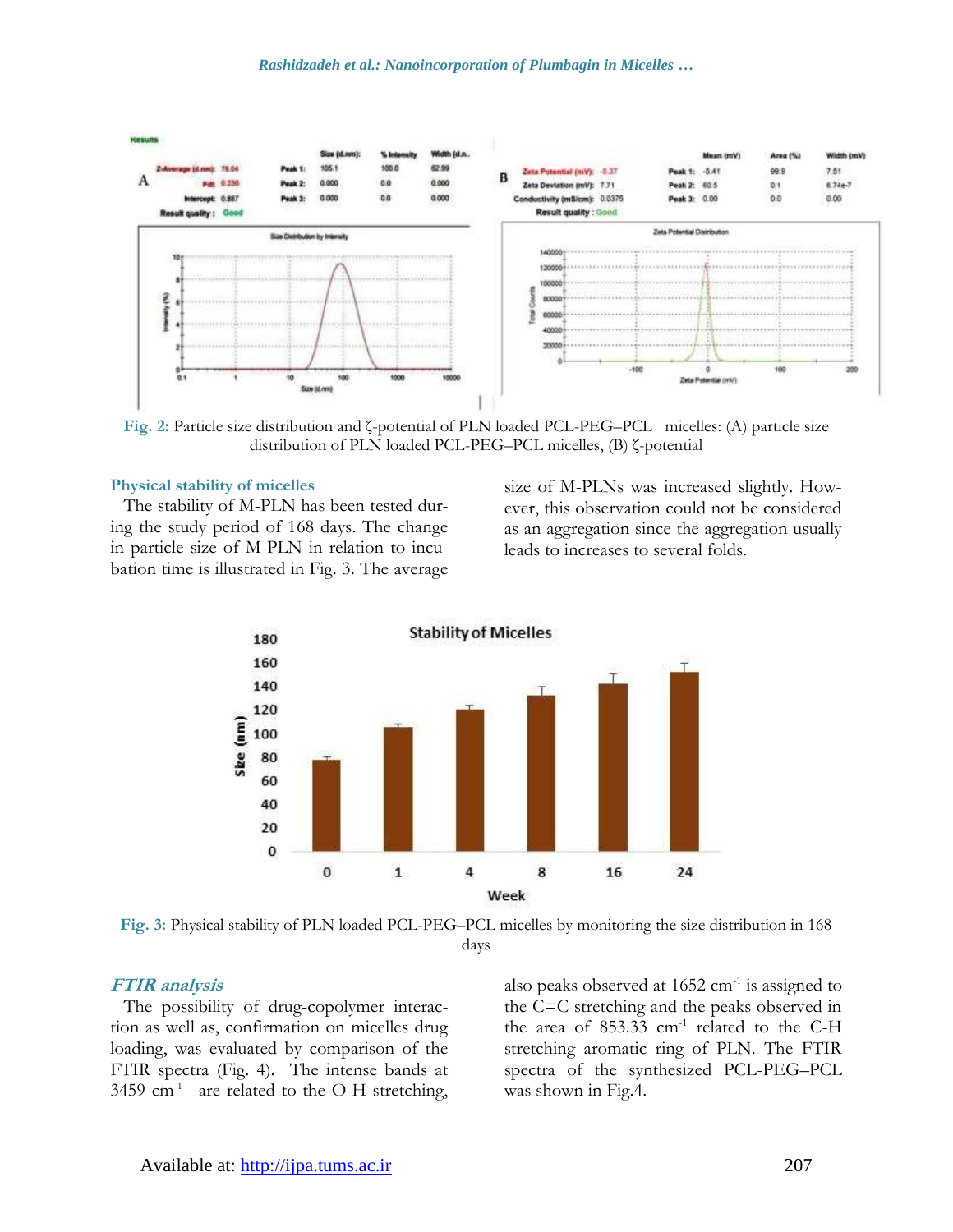

**Fig. 4:** FT-IR spectra of (a) PLN and, (b), PCL-PEG–PCL, (c) PLN loaded PCL-PEG–PCL micelles

#### **DSC analysis**

DSC thermograms as one of the thermoanalytical techniques, corresponding to triblock copolymer (PCL-PEG-PCL) is shown in Fig. 5. The triblock copolymer thermogram exhibited an endothermic peak at 51.32 ºC which indicates the melting of the crystalline portion

of the triblock copolymer (PCL). The DSC thermogram of PLN showed an endothermic peak at 147.70 ºC whereas M-PLN displayed endothermic peaks at 49.83 °C which is an indication of the melting process of PCL-PEG-PCL and PLN in these micelles.



**Fig. 5:** DSC thermograms of (a) PCL-PEG–PCL copolymer, (b) physical mixture of PCL-PEG–PCL copolymer and PLN, (c) PLN loaded PCL-PEG–PCL micelles s, and (d) PLN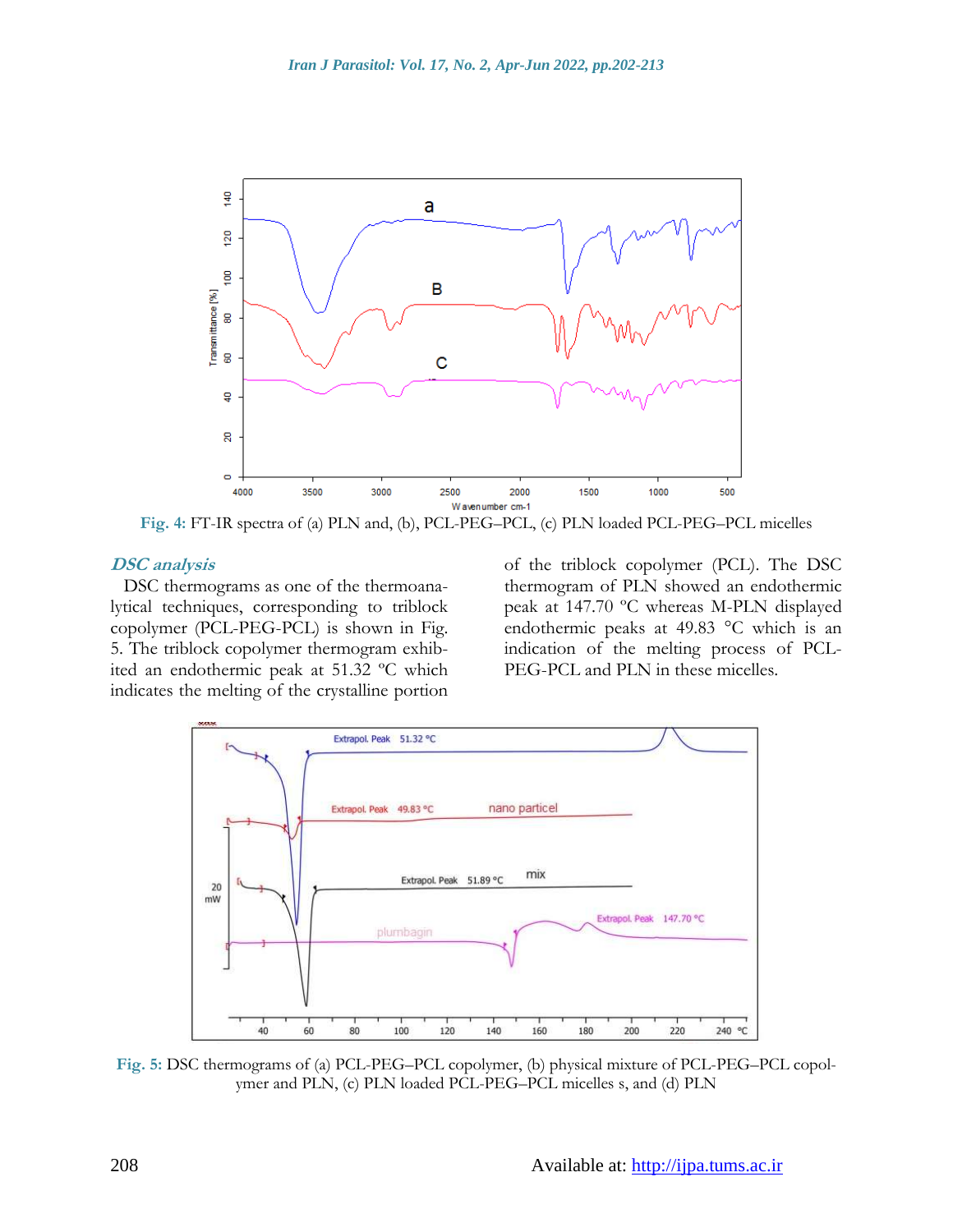#### **In vitro release of PLN**

The drug release profile of free PLN was investigated to confirm the drug molecules diffusion through the dialysis layer. Free PLN was showed rapid release profile and reached its peak at 84.00% and 82.30% in the first 10 hours at pH 5.5 and 7.4, respectively. This clearly indicated that there is no barrier to the diffusion of PLN molecules across the dialysis layer. Fig. 6 depicted the release profiles of PLN from the drug-loaded micelles at pH 5.5 and 7.4. As expected, any significant initial burst release profile of PLN could not be reported. The PLN release percentage from the micelles could be determined in Fig. 6. After incubation of M-PLN under the sink condition at 37°C for 72 h, the amounts of PLN released in the media with pH 7.4 and 5.5

were approximately 48.00, and 54.70%, respectively. The common reason for this experience is attributed to the sensitivity of the release profile to pH of PLN from the micelles since the copolymer is degraded in acidic pH condition by hydrolysis of the polymer backbone. Also, the release curve of PLN is faster in acidic condition than in neutral, as in acidic environment, the polymer is protonated and causes polymer matrix to swell. In fact, this phenomenon is really desirable in fields of drug delivery where they can potentially facilitate the release of drug from obtained micelles. The results indicated that the maximum PLN releases after a period of 120 h were 63.00, and 70.26 % respectively for PBS in pH 7.4 (neutral) and pH 5.5 (acidic condition).



**Fig. 6:** The release profiles of PLN from PLN loaded micelles in different release media Data shows mean SD  $(n = 3)$ 

#### **In vivo anti-plasmodial activity**

Results of the 4-day suppressive in vivo antiplasmodial property of M-PLN, PLN and bare micelle in comparison with standard drug CQ presented in Fig. 7. As indicated in Fig. 7, M- PLN effectively causes inhibition of the parasite growth compare to free PLN and bare micelle (1.58% parasitemia versus 2.14 and 2.25%) at the same dose. Besides, the M-PLN have sustained drug release behavior and im-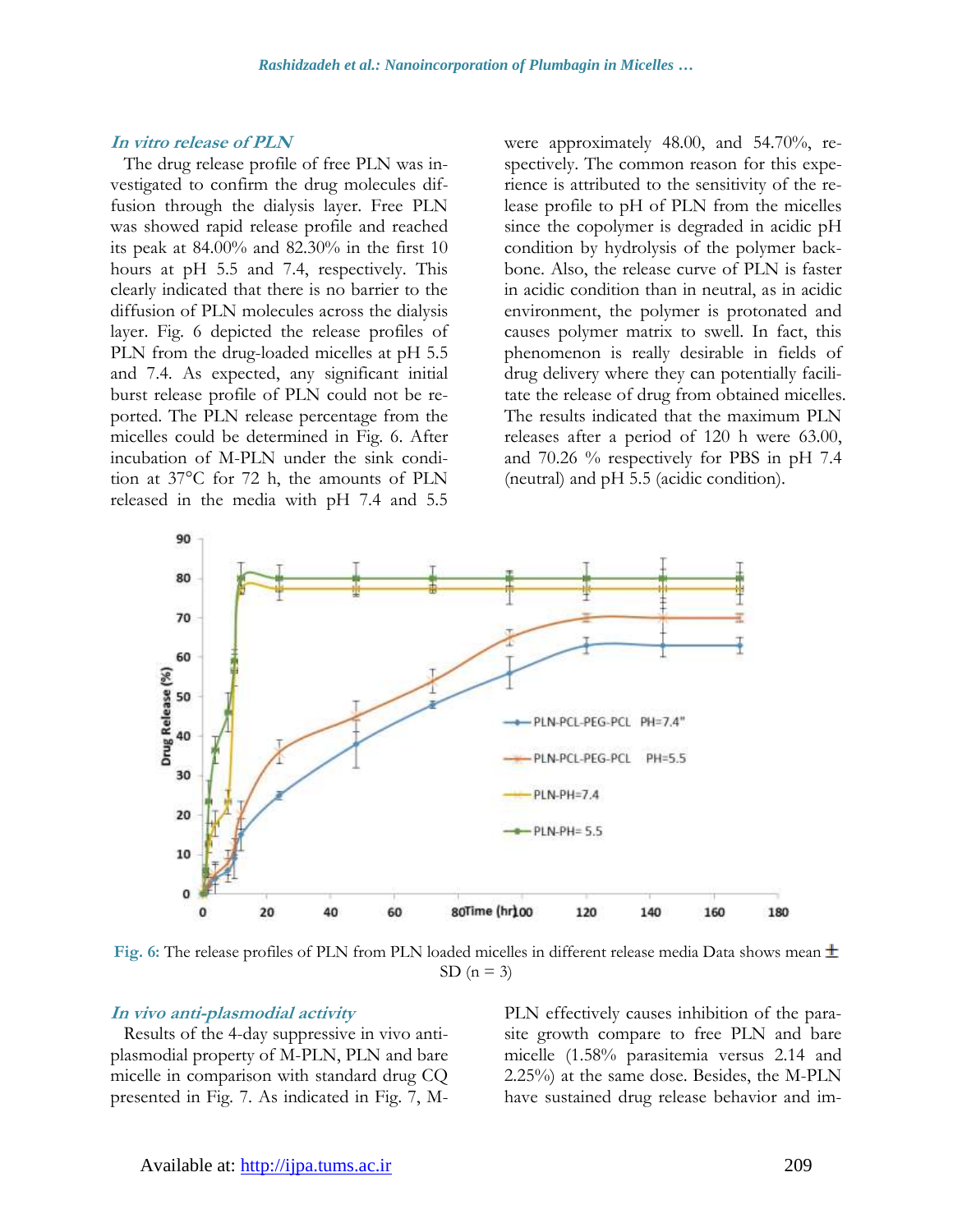proved the blood circulation time compared to free drug, hence the M-PLN more suppressed the parasite growth. The therapeutic application of PLN is limited due to its low aqueous solubility, hence it is necessary to develop drug carrier systems to improve its poor water solubility, bioavailability and overcome its limitations. Therefore by encapsulating the PLN in copolymeric micelles, the abovementioned restrictions can be overcome. Similar to other nanocarriers, PCL-PEG-PCL could greatly enhance the water solubility and bioavailability of PLN. Therefore, the difference in antimalarial activity between M-PLN and PLN could be attributed to the difference

in their water solubility and blood circulation time. The percentage of suppression on the  $7<sup>th</sup>$ day in the NC, M, and PLN treated groups is less than the  $5<sup>th</sup>$  day, while for CQ and M-PLN, the percentage of suppression on the  $7<sup>th</sup>$ day is more than the 5<sup>th</sup> day. With respect to decreasing the activity of parasitemia, the most potent antimalarial activity of CQ reported on 5<sup>th</sup> and 7<sup>th</sup> day. In addition, parasite depletion  $(%)$  of mice while treating with CQ  $(100%)$ and M-PLN (92.3%) was remarkably higher than the negative control group  $(0\%)$  and the groups treating by M (9.2%), PLN (30.7%) (*P*  $< 0.01$ ) on 7<sup>th</sup> day.



**Fig. 7:** In vivo anti-plasmodial property of M-PLN, PLN, CQ and bare micelles

### **Discussion**

Malaria is still one the life-threatening infectious disease which its treatment and eradication are confronted with some challenges. Most of the chemotherapeutics that used as an antimalarial agents are hydrophobic in nature like PLN (23). PLN has shown multi biological characteristics as well as great antiplasmodial properties but its application is extremely limited due to poor water solubility (24, 25).

In order to increase the solubility of poorly water soluble therapeutic agents nanotechnology based on polymeric micelles can be applied as a promising approach (26, 27). In this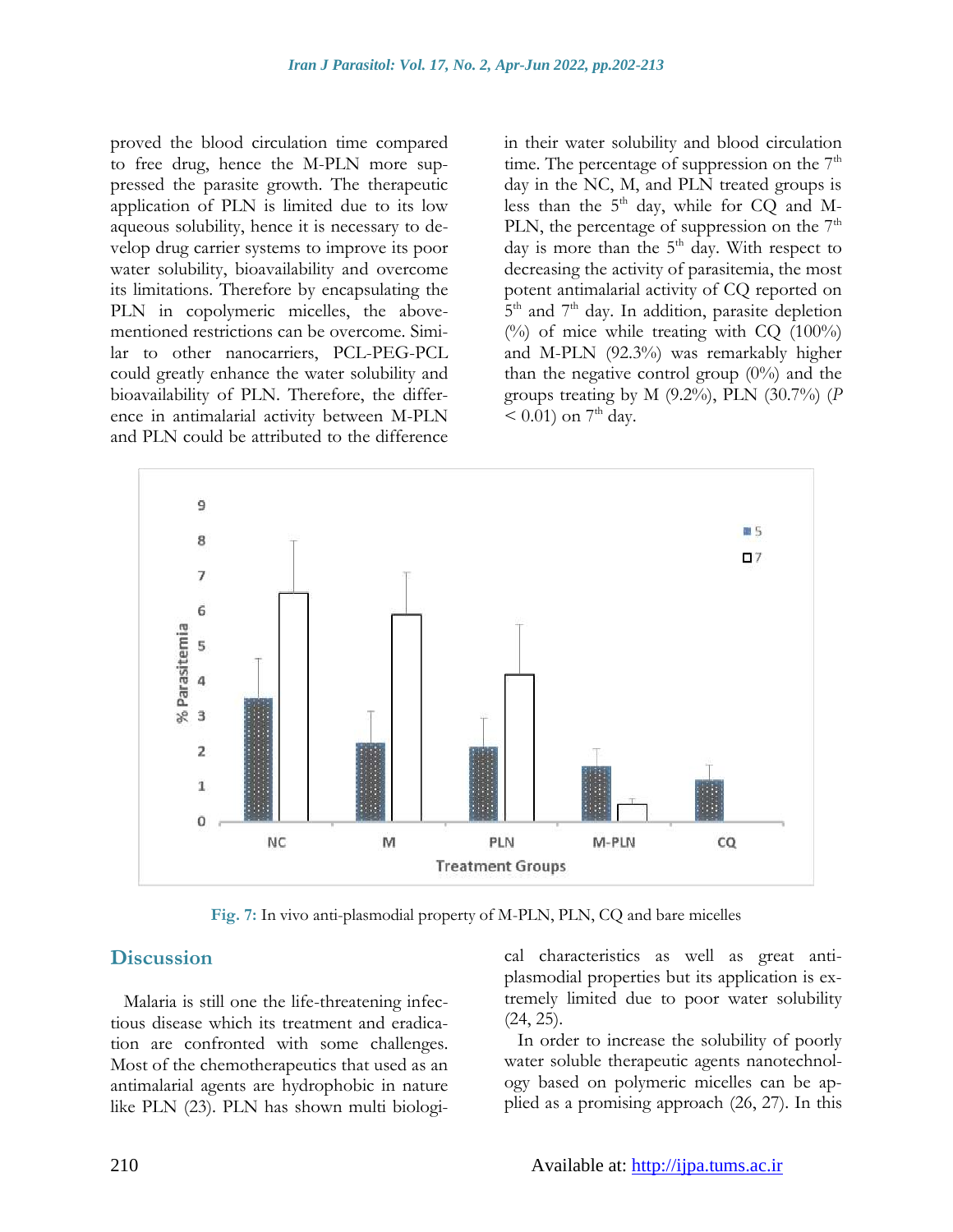regard, in the current study PLN was incorporated into PCL–PEG–PCL micelles to improve its water solubility. It is believed that pegylation could enhance the blood circulation time and alter the pharmacokinetics parameters and hence we applied PEG-PCL-PEG to encapsulate the PLN (22, 24, 28). After M-PLN was fabricated several techniques were employed to confirm the PLN was encapsulated successfully into PCL-PEG-PCL micelle. By comparing the resulting FTIR data of PLN with the drug-loaded micelles spectra, the presence of PLN characteristic peaks (1200-  $1700 \text{ cm}^{-1}$ ) can be deduced that the PLN is successfully loaded into the micelles (29). The shift in the micelles spectrum could be due to the possible interaction between PLN and C=O group of PCL-PEG–PCL (29). Moreover, in DSC thermogram the peak of M-PLN (49.83 °C) probably supports a physical association between PCL-PEG-PCL and PLN after drug loading in micelles, due to this fact that the PCL melting point of micelles was lower than the melting point of desired PCL copolymer (51.32 °C) and free PLN (147.70 °C) (30). Physical stability (particle with no aggregation) is a critical factor which can alter the therapeutic efficacy of drugs.

In our study particle size was obtained with DLS during 24 weeks and the particle size was slightly increased. These changes in particle size can be attributed to the hydration or swelling of some portions of the copolymer as the hydrophilic PEG portions present in the backbone of M-PLN and aggregation was not take place (31). In vitro sustained release profile of PLN from the micelle can be attributed to the fact that PLN is trapped in the core of the micelles (32). Hence, these micelles can be considered as an attractive nano drug delivery carrier for controlled drug delivery for not only PLN but also for any hydrophobic drugs to aim a diverse therapeutic application. Due to the poor water solubility of PLN, it showed poor absorption and low bioavailability. In one study, PLN was encapsulated into a pegylated liposome and introduced to the mice, the result indicated that the fabricated formulation could serve as a promising parenteral platform for PLN with enhanced plasma half-life and therapeutic efficacy in comparison with free PLN (33).

In our study, the order of suppression is as follows:  $CQ > M\text{-PLN} > PLN > M > NC$ this may attributed the sustained release of PLN from micelle which could provide better absorption condition and prolonged blood circulation time. These results proposed that the micelles could efficiently increase the solubility and bioavailability of free PLN.

# **Conclusion**

M-PLN were successfully synthesized by ring opening polymerization (ROP). Micelles were specified and compared in relation to, particle morphology, particle size, zeta potential, polydispersity index, drug-loading capacity, and drug entrapment efficiency. The results clearly indicate that the stable nanoparticles with the nanoscale size and narrow polydispersity index as well as negative zeta potential were obtained. The drug-loading capacity and drug entrapment efficiency were high enough and satisfactory for drug delivery. The particles showed spherical shape morphology and the profile of drug release showed a sustainedrelease with a pH-dependent pattern. M-PLNs provided an appropriate and acceptable method for in vivo delivery of PLN to *P. berghei* infected erythrocytes. This developed nanodrug delivery system could be applied as a promising candidate drug for introducing in clinical settings after clinical trials.

# **Acknowledgements**

This study was financially supported by Zanjan University of Medical Sciences.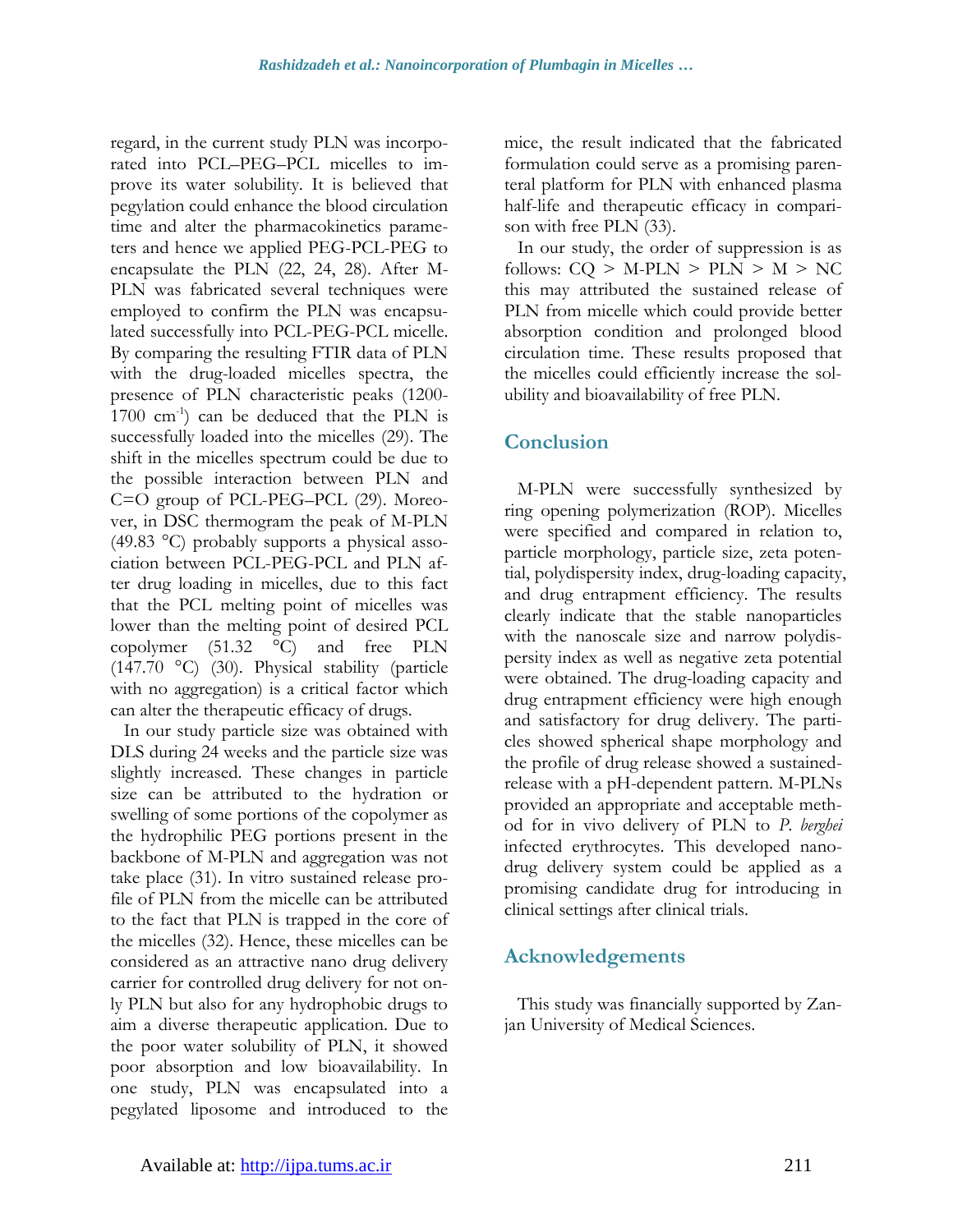# **Conflict of interest**

The authors declare no conflicts of interest associated with current study.

# **References**

- 1. Organization WH. World malaria report 2018 (world health organization, geneva, switzerland, 2018). 2018. [https://www.who.int/publications-detail](https://www.who.int/publications-detail-redirect/9789241565653)[redirect/9789241565653](https://www.who.int/publications-detail-redirect/9789241565653)
- 2. Ramazani A, Hamidnezhad R, Foroumadi A, Mirzaei SA, Maddahi S, Hassanzadeh SM. In vitro antiplasmodial activity and cytotoxic effect of (z)-2-benzylidene-4, 6 dimethoxybenzofuran-3 (2h)-one derivatives. Iran J Parasitol. 2016;11:371.
- 3. Ramazani A, Zakeri S, Sardari S, Khodakarim N, Djadidt ND. In vitro and in vivo antimalarial activity of boerhavia elegans and solanum surattense. Malar J. 2010;9:124.
- 4. Heidari A, Keshavarz H. The drug resistance of *Plasmodium falciparum* and *P. Vivax* in Iran: A review article. Iran J Parasitol. 2021;16:173-185.
- 5. Mahmoudi S, Keshavarz H. Efficacy of phase 3 trial of rts, s/as01 malaria vaccine: The need for an alternative development plan. Human Vaccin Immunother. 2017;13:2098-2101.
- 6. Crane EA, Gademann K. Capturing biological activity in natural product fragments by chemical synthesis. Angewandte Chemie International Edition. 2016;55:3882-3902.
- 7. Jafarpour Azami S, Teimouri A, Keshavarz H et al. Curcumin nanoemulsion as a novel chemical for the treatment of acute and chronic toxoplasmosis in mice. Int J Nanomedicine. 2018; 13:7363-7374.
- 8. Muthaura C, Keriko J, Derese S, Yenesew A, Rukunga G. Investigation of some medicinal plants traditionally used for treatment of malaria in Kenya as potential sources of antimalarial drugs. Exp Parasitol. 2011;127:609- 626.
- 9. Robert A, Benoit-Vical F, Dechy-Cabaret O, Meunier B. From classical antimalarial drugs to new compounds based on the mechanism of action of artemisinin. Pure Appl Chem. 2001;73:1173-1188.
- 10. Simonsen HT, Nordskjold JB, Smitt UW, Nyman U, Palpu P, Joshi P, Varughese G. In vitro screening of indian medicinal plants for antiplasmodial activity. J Ethnopharmacol. 2001;74:195-204.
- 11. Suraveratum N, Krungkrai SR, Leangaramgul P, Prapunwattana P, Krungkrai J. Purification and characterization of *Plasmodium falciparum* succinate dehydrogenase. Mol Biochem Parasitol. 2000;105:215-222.
- 12. Thiengsusuk A, Chaijaroenkul W, Na-Bangchang K. Antimalarial activities of medicinal plants and herbal formulations used in thai traditional medicine. Parasitol Res. 2013;112:1475-1481.
- 13. Hsieh YJ, Lin LC, Tsai TH. Measurement and pharmacokinetic study of plumbagin in a conscious freely moving rat using liquid chromatography/tandem mass spectrometry. J Chromatogr B Analyt Technol Biomed Life Sci. 2006;844:1-5.
- 14. Sharma M, Sharma R, Jain DK, Saraf A. Enhancement of oral bioavailability of poorly water soluble carvedilol by chitosan nanoparticles: Optimization and pharmacokinetic study. Int J Biol Macromol. 2019;135:246- 260.
- 15. Rashidzadeh H, Rezaei SJT, Zamani S, Sarijloo E, Ramazani A. Ph-sensitive curcumin conjugated micelles for tumor triggered drug delivery. J Biomater Sci Polym Ed. 2021;32:320-336.
- 16. Rezaei SJT, Sarijloo E, Rashidzadeh H, Zamani S, Ramazani A, Hesami A, Mohammadi E. Phtriggered prodrug micelles for cisplatin delivery: Preparation and in vitro/vivo evaluation. Reactive and Functional Polymers. 2020;146:104399.
- 17. Fattahi N, Ramazani A, Hamidi M, Parsa M, Rostamizadeh K, Rashidzadeh H. Enhancement of the brain delivery of methotrexate with administration of mid-chain ester prodrugs: In vitro and in vivo studies. Int J Pharm. 2021;600:120479.
- 18. Nosrati H, Salehiabar M, Bagheri Z, Rashidzadeh H, Davaran S, Danafar H. Preparation, characterization, and evaluation of amino acid modified magnetic nanoparticles: Drug delivery and mri contrast agent applications. Pharm Dev Technol. 2018;23:1156-1167.